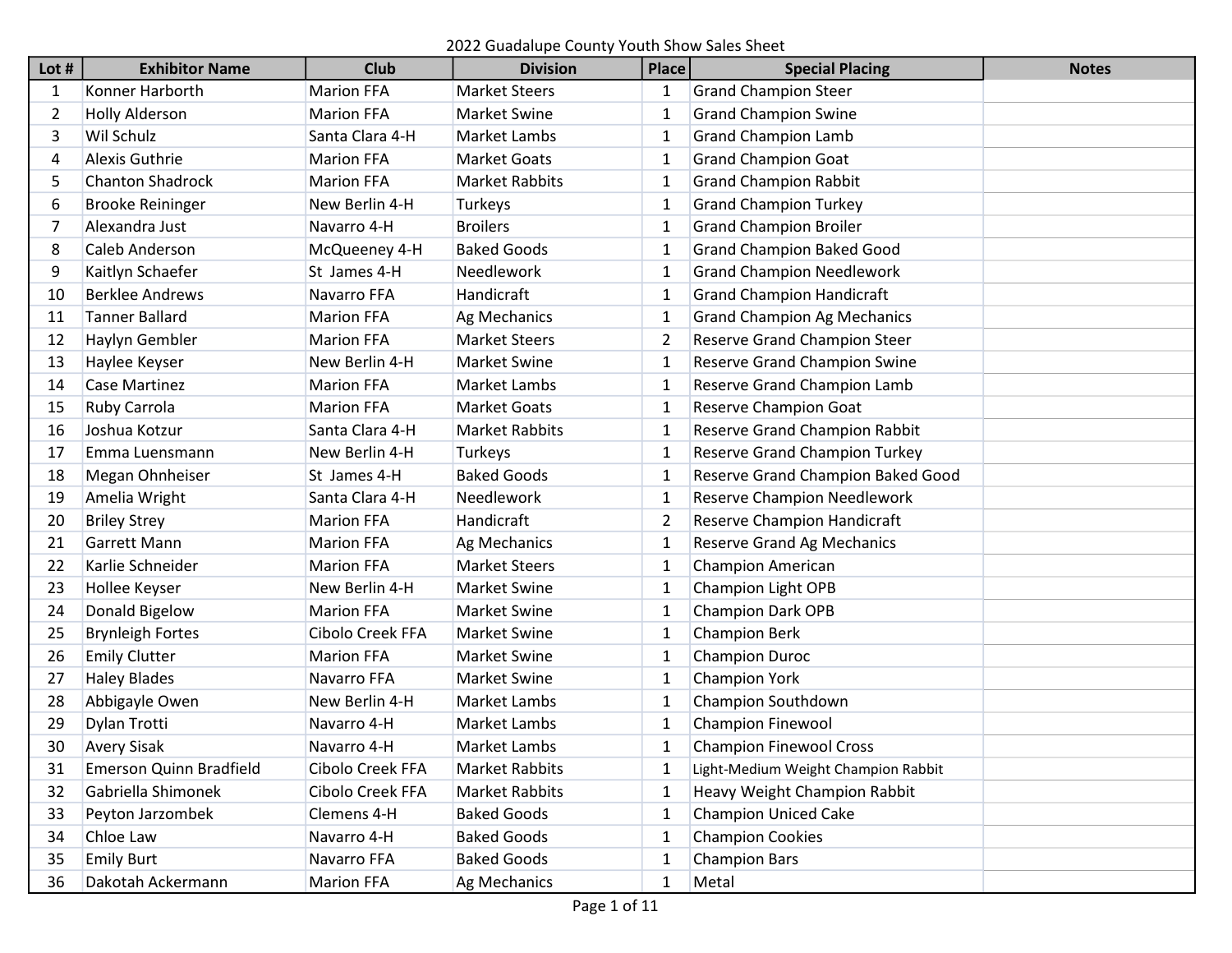| Lot # | <b>Exhibitor Name</b>    | <b>Club</b>       | <b>Division</b>       | <b>Place</b>   | <b>Special Placing</b>                      | <b>Notes</b> |
|-------|--------------------------|-------------------|-----------------------|----------------|---------------------------------------------|--------------|
| 37    | <b>Amber Niles</b>       | <b>Marion FFA</b> | <b>Market Steers</b>  | 1              | Reserve Champion American                   |              |
| 38    | <b>Madison Harborth</b>  | <b>Marion FFA</b> | <b>Market Steers</b>  | 1              | Reserve Champion British                    |              |
| 39    | Hailey Pompa             | Cibolo Creek FFA  | <b>Market Swine</b>   | 1              | Reserve Champion Light OPB                  |              |
| 40    | Londyn Bowman            | Cibolo Creek FFA  | <b>Market Swine</b>   | 1              | <b>Reserve Champion Berk</b>                |              |
| 41    | Layla Franklin           | Seguin FFA        | <b>Market Swine</b>   | 1              | <b>Reserve Champion Duroc</b>               |              |
| 42    | Leena Loyola             | <b>Marion FFA</b> | <b>Market Swine</b>   |                | <b>Reserve Champion York</b>                |              |
| 43    | <b>Brayden Fortes</b>    | <b>Marion FFA</b> | <b>Market Swine</b>   |                | <b>Reserve Champion Cross</b>               |              |
| 44    | Parker Missildine        | <b>Marion FFA</b> | Market Lambs          | 1              | Reserve Champion Southdown                  |              |
| 45    | Mallory Lynn Box         | Cibolo Creek FFA  | Market Lambs          | 2              | Reserve Champion Finewool Cross             |              |
| 46    | Jackson Missildine       | <b>Marion FFA</b> | Market Lambs          | 2              | Reserve Champion Finewool                   |              |
| 47    | <b>Mattisyn Townsend</b> | Seguin FFA        | <b>Market Goats</b>   | 1              | Light Weight Reserve Champion               |              |
| 48    | Reece Isham              | Navarro FFA       | <b>Market Goats</b>   | 1              | Medium Weight Reserve Champion Goat         |              |
| 49    | Mason Wurzbach           | <b>Marion FFA</b> | <b>Market Goats</b>   |                | Heavy Weight Reserve Champion Goat          |              |
| 50    | Kolt Kutscher            | Navarro 4-H       | <b>Market Rabbits</b> | 2              | Light Weight Division Champion Rabbit       |              |
| 51    | Mayli Kim                | Cibolo Creek FFA  | <b>Market Rabbits</b> | 2              | Light-Medium Weight Reserve Champion Rabbit |              |
| 52    | <b>Matthew Martinez</b>  | McQueeney 4-H     | <b>Market Rabbits</b> | 2              | Heavy Weight Reserve Champion Rabbit        |              |
| 53    | Caitlin Morgenroth       | New Berlin 4-H    | Turkeys               | 2              | Reserve Grand Champion Hen                  |              |
| 54    | Jackson Just             | Navarro 4-H       | <b>Broilers</b>       | $\overline{2}$ |                                             |              |
| 55    | Kandis Schneider         | New Berlin 4-H    | <b>Broilers</b>       | $\overline{2}$ |                                             |              |
| 56    | Rebekah Wright           | Santa Clara 4-H   | <b>Baked Goods</b>    | 1              | <b>Reserve Champion Yeast</b>               |              |
| 57    | McKenna Burns            | Santa Clara 4-H   | <b>Baked Goods</b>    | 1              | Reserve Champion Pie                        |              |
| 58    | Jarron Sosa              | Santa Clara 4-H   | <b>Baked Goods</b>    | 1              | <b>Reserve Champion Cookies</b>             |              |
| 59    | Isabelle Jarzombek       | Clemens 4-H       | <b>Baked Goods</b>    | 1              | <b>Reserve Champion Candy</b>               |              |
| 60    | <b>Preston Cheatham</b>  | New Berlin 4-H    | <b>Baked Goods</b>    |                | Reserve Champion Quick Bread                |              |
| 61    | <b>Rhett Rohde</b>       | New Berlin 4-H    | Ag Mechanics          | 2              | Reserve Champion Wood                       |              |
| 62    | Kass Pape                | <b>Marion FFA</b> | <b>Market Steers</b>  | 1              |                                             |              |
| 63    | Addie Lehmberg           | <b>Marion FFA</b> | <b>Market Steers</b>  | $\mathbf{1}$   |                                             |              |
| 64    | Karsyn Kaufmann          | Navarro 4-H       | <b>Market Steers</b>  | 1              |                                             |              |
| 65    | Jenna Contreras-Garcia   | Cibolo Creek FFA  | <b>Market Steers</b>  | $\mathbf{1}$   |                                             |              |
| 66    | <b>Tyler Schneider</b>   | <b>Marion FFA</b> | <b>Market Steers</b>  | 1              |                                             |              |
| 67    | Kadie Erwin              | Seguin FFA        | <b>Market Steers</b>  | 1              |                                             |              |
| 68    | Kaylie Cerda             | <b>Marion FFA</b> | <b>Market Steers</b>  | $\mathbf{1}$   |                                             |              |
| 69    | Laney Ferrell            | Cibolo Creek FFA  | <b>Market Swine</b>   | $\mathbf{1}$   |                                             |              |
| 70    | Mason Richter            | Cibolo Creek FFA  | <b>Market Swine</b>   | $\mathbf{1}$   |                                             |              |
| 71    | Gavin Bennett            | <b>Marion FFA</b> | Market Swine          | $\mathbf{1}$   |                                             |              |
| 72    | Kinnidi Schneider        | <b>Marion FFA</b> | Market Swine          | $\mathbf{1}$   |                                             |              |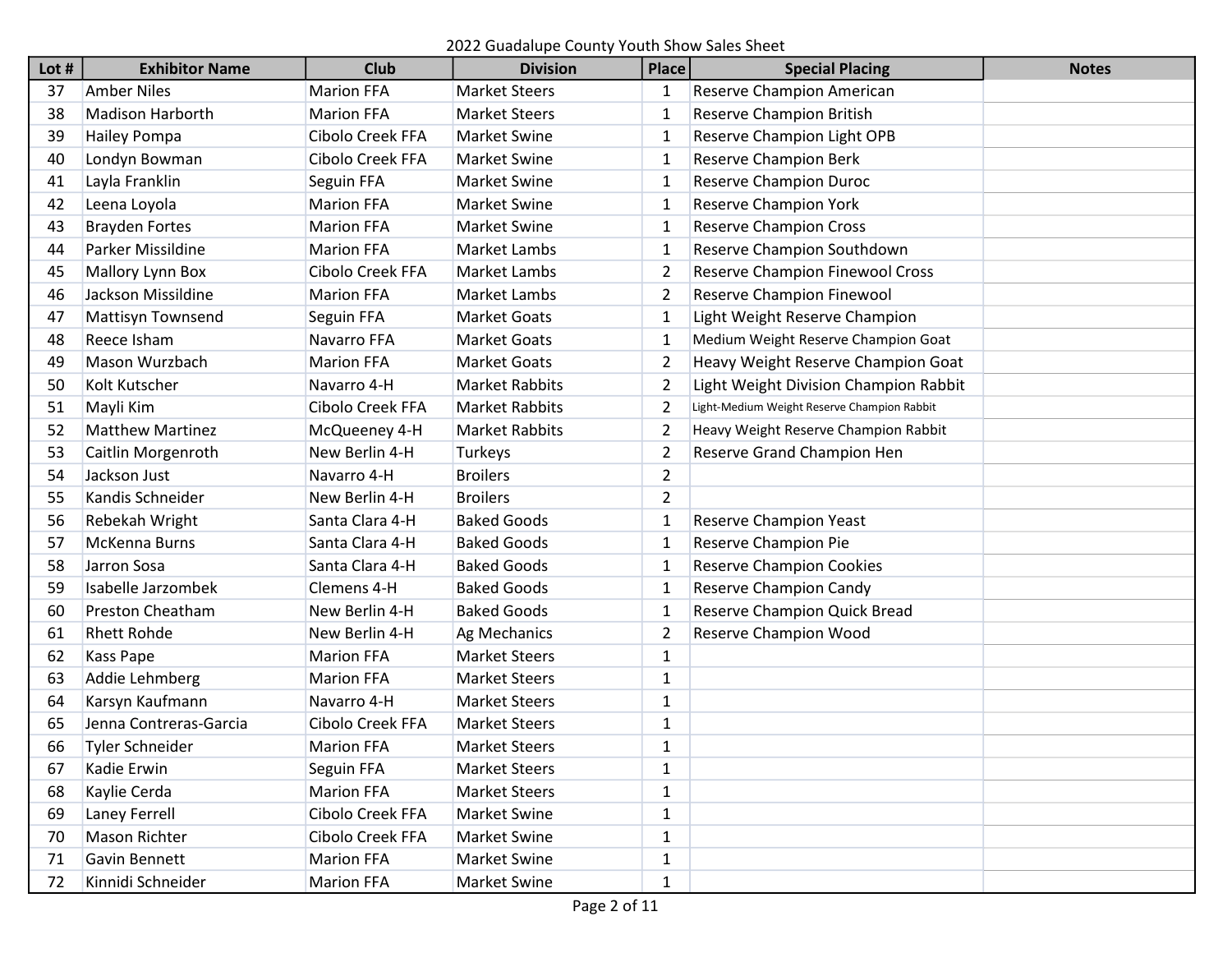| Lot # | <b>Exhibitor Name</b>   | <b>Club</b>           | <b>Division</b>      | <b>Place</b>   | <b>Special Placing</b> | <b>Notes</b> |
|-------|-------------------------|-----------------------|----------------------|----------------|------------------------|--------------|
| 73    | <b>Carsen Pierce</b>    | New Berlin 4-H        | <b>Market Swine</b>  | 1              |                        |              |
| 74    | Jake Schultze           | <b>Marion FFA</b>     | Market Swine         | 1              |                        |              |
| 75    | Kasyn Klufas            | <b>Marion FFA</b>     | Market Swine         | $\mathbf{1}$   |                        |              |
| 76    | Chance Charanza         | New Berlin 4-H        | <b>Market Swine</b>  | $\mathbf{1}$   |                        |              |
| 77    | Peyton Sisak            | Navarro 4-H           | Market Lambs         | 1              |                        |              |
| 78    | Maeleigh McClendon      | <b>Marion FFA</b>     | Market Lambs         | 1              |                        |              |
| 79    | Ava Clark               | Navarro 4-H           | Market Lambs         | 1              |                        |              |
| 80    | Lottie Owen             | New Berlin 4-H        | Market Lambs         | $\mathbf{1}$   |                        |              |
| 81    | <b>Morgan Carnes</b>    | Seguin FFA            | Market Lambs         | 1              |                        |              |
| 82    | Kambrie Boeder          | Navarro FFA           | Market Lambs         | $\mathbf 1$    | 3rd Overall Lamb       |              |
| 83    | Jazmine Missildine      | Outdoor Challenge 4-H | Market Lambs         | 1              |                        |              |
| 84    | Laney Osborne           | <b>Marion FFA</b>     | Market Lambs         | 1              |                        |              |
| 85    | <b>Clayton Wilkins</b>  | Navarro FFA           | <b>Market Goats</b>  | 1              |                        |              |
| 86    | Railee Childs           | Kingsbury 4H          | <b>Market Goats</b>  | 1              |                        |              |
| 87    | <b>Taylor Young</b>     | Outdoor Challenge 4-H | <b>Market Goats</b>  | 1              |                        |              |
| 88    | Gabriel Cerna           | Navarro FFA           | Ag Mechanics         | 4              | 4th place Metal        |              |
| 89    | Korbin Cerda            | <b>Marion FFA</b>     | <b>Market Steers</b> | 2              |                        |              |
| 90    | <b>Trenton Mills</b>    | <b>Marion FFA</b>     | <b>Market Steers</b> | 2              |                        |              |
| 91    | Jake Slaughter          | <b>Marion FFA</b>     | <b>Market Steers</b> | $\overline{2}$ |                        |              |
| 92    | <b>Ellie Slaughter</b>  | <b>Marion FFA</b>     | <b>Market Steers</b> | $\overline{2}$ |                        |              |
| 93    | Monique Gonzalez        | Cibolo Creek FFA      | <b>Market Steers</b> | $\overline{2}$ |                        |              |
| 94    | Mason Roeder            | <b>Marion FFA</b>     | <b>Market Steers</b> | $\overline{2}$ |                        |              |
| 95    | Kinley Lehmberg         | <b>Marion FFA</b>     | <b>Market Steers</b> | 2              |                        |              |
| 96    | Armando Garza           | Kingsbury 4H          | <b>Market Steers</b> | 2              |                        |              |
| 97    | <b>Brooke Bimslager</b> | Cibolo Creek FFA      | <b>Market Steers</b> | $\overline{2}$ |                        |              |
| 98    | <b>Brycen Mauricio</b>  | Clemens 4-H           | Market Swine         | $\overline{2}$ |                        |              |
| 99    | <b>Bristen Birdwell</b> | <b>Marion FFA</b>     | Market Swine         | $\overline{2}$ |                        |              |
| 100   | <b>Cory Dilling</b>     | <b>Marion FFA</b>     | <b>Market Swine</b>  | $\overline{2}$ |                        |              |
| 101   | Justin Braune           | Navarro FFA           | Market Swine         | 2              |                        |              |
| 102   | <b>Abigail Chambers</b> | Santa Clara 4-H       | <b>Market Swine</b>  | $\overline{2}$ |                        |              |
| 103   | Jacob Braune            | Navarro FFA           | Market Swine         | $\overline{2}$ |                        |              |
| 104   | Kade Pape               | <b>Marion FFA</b>     | Market Swine         | $\overline{2}$ |                        |              |
| 105   | Mark Pardo              | <b>Marion FFA</b>     | Market Swine         | $\overline{2}$ |                        |              |
| 106   | Alexis Schultze         | New Berlin 4-H        | Market Swine         | $\overline{2}$ |                        |              |
| 107   | <b>Tanner Beakley</b>   | <b>Marion FFA</b>     | Market Swine         | 2              |                        |              |
| 108   | <b>Hadley Mote</b>      | Marion FFA            | Market Swine         | $\overline{2}$ |                        |              |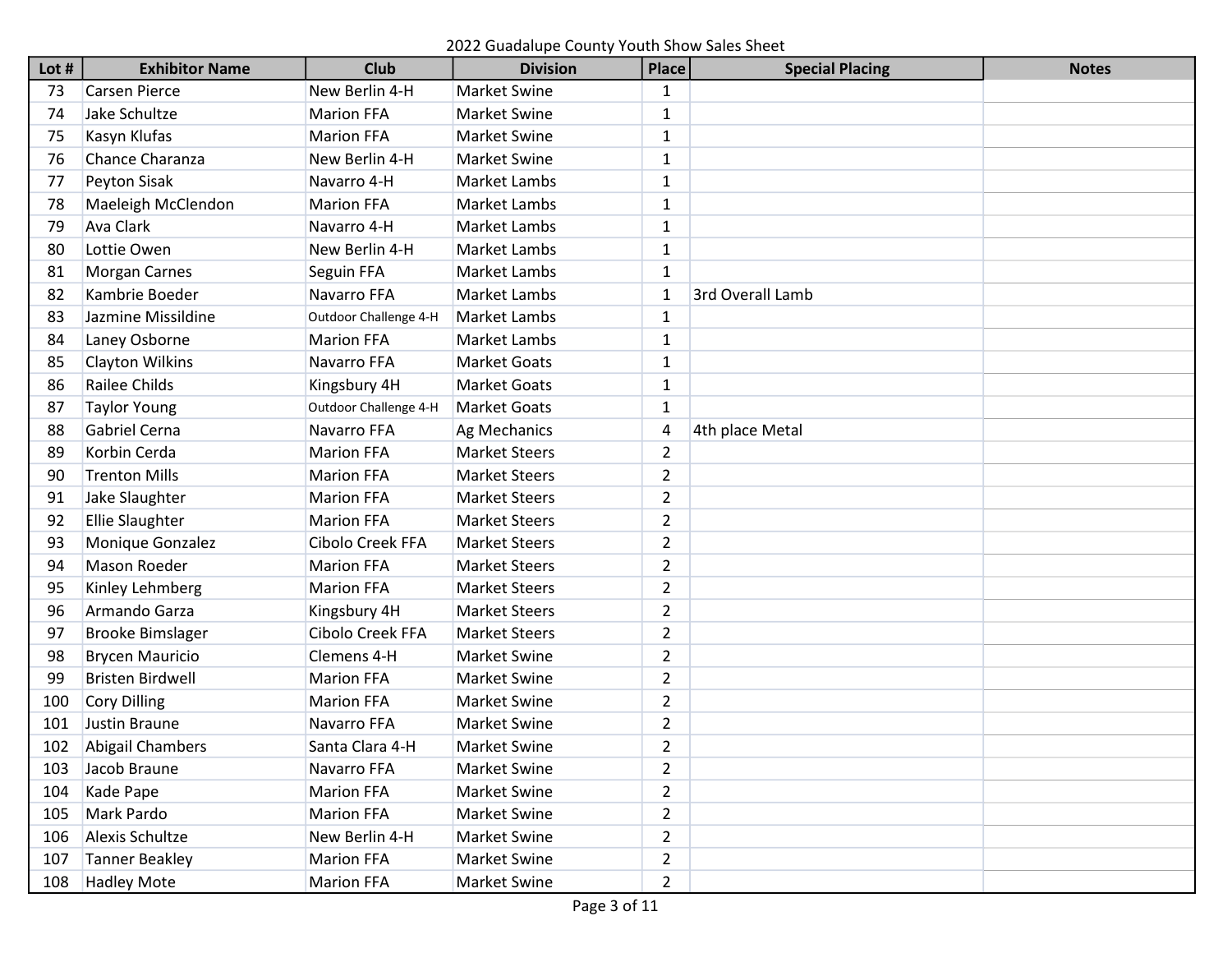2022 Guadalupe County Youth Show Sales Sheet

| Lot# | <b>Exhibitor Name</b>    | <b>Club</b>           | <b>Division</b>      | <b>Place</b>   | <b>Special Placing</b> | <b>Notes</b> |
|------|--------------------------|-----------------------|----------------------|----------------|------------------------|--------------|
| 109  | Joslynn Trevino          | Cibolo Creek FFA      | <b>Market Swine</b>  | $\overline{2}$ |                        |              |
| 110  | Lane Christopher Box     | Cibolo Creek FFA      | Market Lambs         | $\overline{2}$ |                        |              |
| 111  | Savannah Klaehn          | <b>Marion FFA</b>     | Market Lambs         | $\overline{2}$ |                        |              |
| 112  | Shiloh Purdum            | Navarro FFA           | Market Lambs         | $\overline{2}$ |                        |              |
| 113  | <b>Hannah Daniels</b>    | <b>Marion FFA</b>     | Market Lambs         | $\overline{2}$ |                        |              |
| 114  | Jacie Townsend           | Seguin FFA            | <b>Market Goats</b>  | $\overline{2}$ |                        |              |
| 115  | Reece Kelm               | Navarro 4-H           | <b>Market Goats</b>  | $\overline{2}$ |                        |              |
| 116  | <b>Tate Townsend</b>     | 4-H Robotics          | <b>Market Goats</b>  | $\overline{2}$ |                        |              |
| 117  | <b>Auburn Frost</b>      | Navarro FFA           | <b>Market Goats</b>  | $\overline{2}$ |                        |              |
| 118  | Danielle Durocher        | Cibolo Creek FFA      | <b>Market Steers</b> | 3              |                        |              |
| 119  | Kaydyn Gembler           | <b>Marion FFA</b>     | <b>Market Steers</b> | 3              |                        |              |
| 120  | <b>Tucker Wells</b>      | New Berlin 4-H        | <b>Market Steers</b> | 3              |                        |              |
| 121  | <b>Riley Taylor</b>      | Outdoor Challenge 4-H | <b>Market Steers</b> | 3              |                        |              |
| 122  | Reagan Holdman           | Navarro 4-H           | <b>Market Steers</b> | 3              |                        |              |
| 123  | <b>Kelton Mosier</b>     | Navarro 4-H           | <b>Market Steers</b> | 3              |                        |              |
| 124  | Hannah Corrigan          | Cibolo Creek FFA      | <b>Market Steers</b> | 3              |                        |              |
| 125  | <b>Bauer Birdwell</b>    | <b>Marion FFA</b>     | <b>Market Swine</b>  | 3              |                        |              |
| 126  | Owen Schoenvogel         | <b>Marion FFA</b>     | <b>Market Swine</b>  | 3              |                        |              |
| 127  | Jackson Kurz             | <b>Marion FFA</b>     | <b>Market Swine</b>  | 3              |                        |              |
| 128  | Justyne Covarrubias      | Navarro FFA           | <b>Market Swine</b>  | 3              |                        |              |
| 129  | Kodi Kelso               | <b>Marion FFA</b>     | <b>Market Swine</b>  | 3              |                        |              |
| 130  | Lena Adams               | Cibolo Creek FFA      | <b>Market Swine</b>  | 3              |                        |              |
| 131  | <b>Brooke Stevens</b>    | <b>Marion FFA</b>     | <b>Market Swine</b>  | 3              |                        |              |
| 132  | <b>Emily Chambers</b>    | Santa Clara 4-H       | <b>Market Swine</b>  | 3              |                        |              |
| 133  | Colby Schulze            | <b>Marion FFA</b>     | <b>Market Swine</b>  | 3              |                        |              |
| 134  | <b>Weston Woerndel</b>   | Navarro FFA           | Market Swine         | 3              |                        |              |
| 135  | Randilyn Wagster         | Navarro FFA           | <b>Market Swine</b>  | 3              |                        |              |
| 136  | <b>Emily Pompa</b>       | Cibolo Creek FFA      | <b>Market Swine</b>  | 3              |                        |              |
| 137  | Colson Owen              | New Berlin 4-H        | Market Lambs         | 3              |                        |              |
| 138  | Khylen McClendon         | <b>Marion FFA</b>     | Market Lambs         | 3              |                        |              |
| 139  | <b>Trigger Rabenaldt</b> | <b>Marion FFA</b>     | Market Lambs         | 3              |                        |              |
| 140  | Keighly McClendon        | <b>Marion FFA</b>     | Market Lambs         | 3              |                        |              |
| 141  | Bryson H Green           | Navarro FFA           | Market Lambs         | 3              |                        |              |
| 142  | <b>Kelsey Booker</b>     | Navarro FFA           | Market Lambs         | 3              |                        |              |
| 143  | <b>Dustin Trotti</b>     | Navarro 4-H           | Market Lambs         | 3              |                        |              |
| 144  | Paityn Pape              | McQueeney 4-H         | Market Goats         | 3              |                        |              |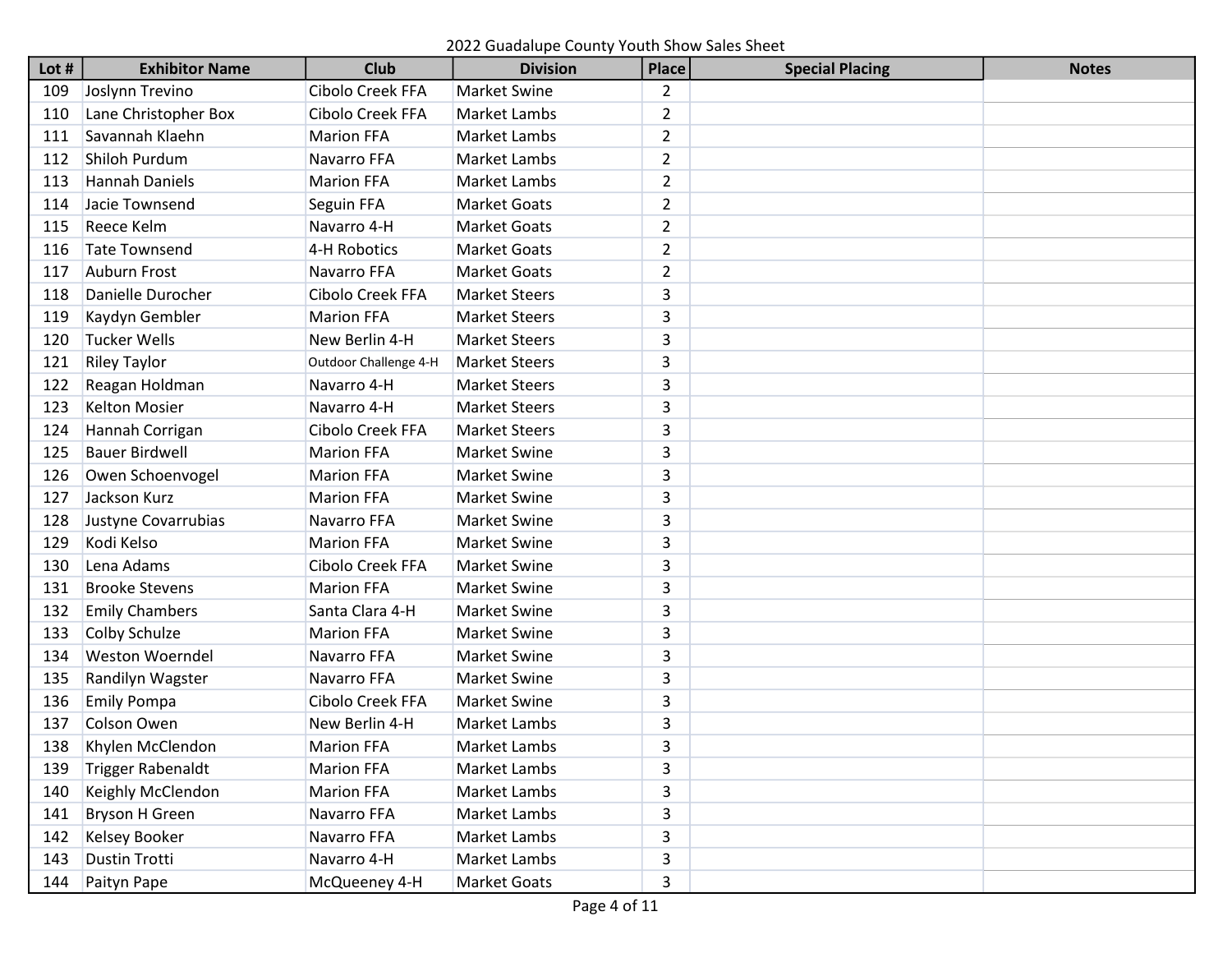2022 Guadalupe County Youth Show Sales Sheet

| Lot $#$ | <b>Exhibitor Name</b>    | <b>Club</b>       | <b>Division</b>       | <b>Place</b> | <b>Special Placing</b> | <b>Notes</b> |
|---------|--------------------------|-------------------|-----------------------|--------------|------------------------|--------------|
| 145     | Brayden Fancher          | Kingsbury 4H      | <b>Market Goats</b>   | 3            |                        |              |
| 146     | <b>Trace Guthrie</b>     | <b>Marion FFA</b> | <b>Market Goats</b>   | 3            |                        |              |
| 147     | Carlie Alvarado          | <b>Marion FFA</b> | <b>Market Goats</b>   | 3            |                        |              |
| 148     | <b>Brooke Clements</b>   | McQueeney 4-H     | <b>Market Goats</b>   | 3            |                        |              |
| 149     | <b>Brenley Bierstedt</b> | <b>Marion FFA</b> | <b>Market Goats</b>   | 3            |                        |              |
| 150     | Andrew Sayavan           | Cibolo Creek FFA  | <b>Market Rabbits</b> | 3            |                        |              |
| 151     | Peyton Trapp             | Navarro FFA       | <b>Market Rabbits</b> | 3            |                        |              |
| 152     | William Corrigan         | Clemens 4-H       | <b>Market Rabbits</b> | 3            |                        |              |
| 153     | Corbin Alvarado          | Clemens 4-H       | <b>Market Rabbits</b> | 3            |                        |              |
| 154     | <b>Colson Mooney</b>     | New Berlin 4-H    | Turkeys               | 3            |                        |              |
| 155     | <b>Taylor Morgenroth</b> | New Berlin 4-H    | Turkeys               | 3            |                        |              |
| 156     | <b>Presley Just</b>      | Navarro 4-H       | <b>Broilers</b>       | 3            |                        |              |
| 157     | Harper Wright            | Santa Clara 4-H   | Needlework            | $\mathbf{1}$ | 4th Place Needlework   |              |
| 158     | Peyton Neskora           | Cibolo Creek FFA  | Handicraft            | 3            | 3rd Place Handicraft   |              |
| 159     | Tori Wyatt               | Navarro FFA       | <b>Market Steers</b>  | 4            |                        |              |
| 160     | Alexander Jonas          | Navarro FFA       | <b>Market Steers</b>  | 4            |                        |              |
| 161     | <b>Mattie Reiley</b>     | <b>Marion FFA</b> | <b>Market Steers</b>  | 4            |                        |              |
| 162     | <b>Trent Boyle</b>       | Cibolo Creek FFA  | <b>Market Steers</b>  | 4            |                        |              |
| 163     | Dallas Oliver            | Cibolo Creek FFA  | <b>Market Steers</b>  | 4            |                        |              |
| 164     | <b>Megan Bray</b>        | Seguin FFA        | <b>Market Steers</b>  | 4            |                        |              |
| 165     | Kyla Beck                | <b>Marion FFA</b> | <b>Market Steers</b>  | 4            |                        |              |
| 166     | Kase Kelso               | <b>Marion FFA</b> | <b>Market Swine</b>   | 4            |                        |              |
| 167     | <b>Madison Byrd</b>      | <b>Marion FFA</b> | <b>Market Swine</b>   | 4            |                        |              |
| 168     | Noah Richter             | Cibolo Creek FFA  | <b>Market Swine</b>   | 4            |                        |              |
| 169     | <b>Stevie McFarland</b>  | Cibolo Creek FFA  | <b>Market Swine</b>   | 4            |                        |              |
| 170     | <b>Brant W. McColez</b>  | Cibolo Creek FFA  | Market Swine          | 4            |                        |              |
| 171     | Lucas Gueldner           | Navarro FFA       | <b>Market Swine</b>   | 4            |                        |              |
| 172     | Kage Herfurth            | Clemens 4-H       | <b>Market Swine</b>   | 4            |                        |              |
| 173     | <b>Avery Larios</b>      | <b>Marion FFA</b> | Market Swine          | 4            |                        |              |
| 174     | Kailey Kuntschik         | Navarro FFA       | <b>Market Swine</b>   | 4            |                        |              |
| 175     | Luke Vogel               | Navarro FFA       | <b>Market Swine</b>   | 4            |                        |              |
| 176     | Aubree Bowman            | Cibolo Creek FFA  | <b>Market Swine</b>   | 4            |                        |              |
| 177     | Jayda Littlefield        | Santa Clara 4-H   | Market Swine          | 4            |                        |              |
| 178     | Reide Reininger          | <b>Marion FFA</b> | Market Swine          | 4            |                        |              |
| 179     | Kamryn Parsons           | Marion 4-H        | Market Swine          | 4            |                        |              |
| 180     | <b>Autry Canham</b>      | <b>Marion FFA</b> | Market Lambs          | 4            |                        |              |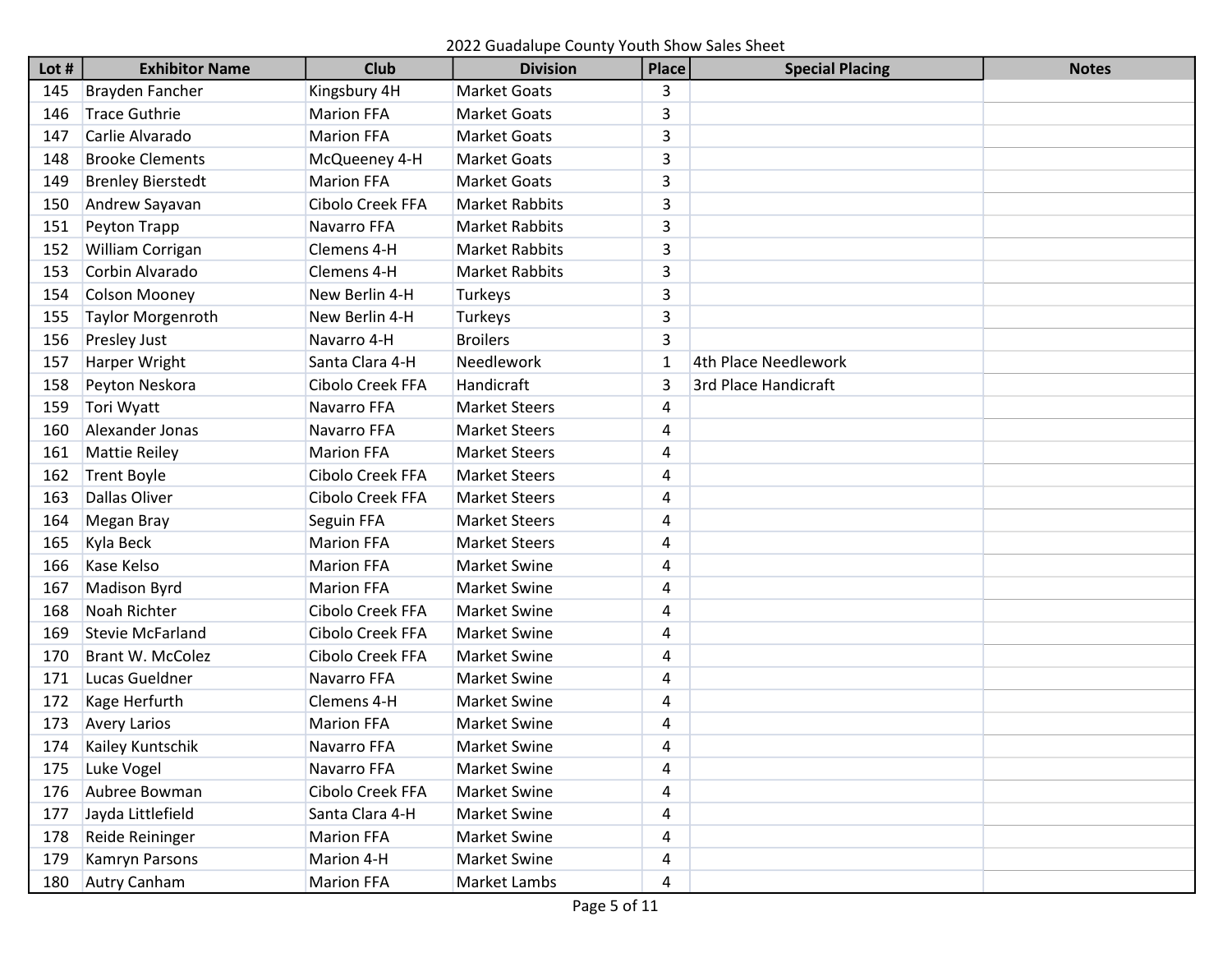2022 Guadalupe County Youth Show Sales Sheet

| Lot $#$ | <b>Exhibitor Name</b>   | <b>Club</b>       | <b>Division</b>       | <b>Place</b>   | <b>Special Placing</b> | <b>Notes</b> |
|---------|-------------------------|-------------------|-----------------------|----------------|------------------------|--------------|
| 181     | Calvin Owen             | New Berlin 4-H    | Market Lambs          | 4              |                        |              |
| 182     | Landry Canham           | <b>Marion FFA</b> | Market Lambs          | 4              |                        |              |
| 183     | Amy Ritchie             | Santa Clara 4-H   | Market Lambs          | 4              |                        |              |
| 184     | Clayton Taylor Kerlick  | Cibolo Creek FFA  | <b>Market Lambs</b>   | 4              |                        |              |
| 185     | Emma Hartman            | Navarro FFA       | <b>Market Goats</b>   | 4              |                        |              |
| 186     | Jacob Frederick         | Navarro FFA       | <b>Market Goats</b>   | 4              |                        |              |
| 187     | <b>Madison Niles</b>    | <b>Marion FFA</b> | <b>Market Goats</b>   | 4              |                        |              |
| 188     | Dayton Obearle          | <b>Marion FFA</b> | <b>Market Rabbits</b> | 4              |                        |              |
| 189     | <b>Harrison Engelke</b> | St James 4-H      | <b>Market Rabbits</b> | 4              |                        |              |
| 190     | <b>Cullen Luera</b>     | Santa Clara 4-H   | <b>Market Rabbits</b> | 4              |                        |              |
| 191     | Lane Pawelek            | <b>Marion FFA</b> | <b>Market Rabbits</b> | 4              |                        |              |
| 192     | Carlee Hoffmann         | Santa Clara 4-H   | Turkeys               | 4              |                        |              |
| 193     | Ella Achterberg         | Cibolo Creek FFA  | <b>Broilers</b>       | $\overline{4}$ |                        |              |
| 194     | Gracie Deason           | Clemens 4-H       | Handicraft            | $\overline{4}$ | 4th Place Handicraft   |              |
| 195     | Owen Gonzalez           | Navarro FFA       | Ag Mechanics          | 5              | <b>5th Place Metal</b> |              |
| 196     | Kade Murdoch            | New Berlin 4-H    | <b>Market Steers</b>  | 5              |                        |              |
| 197     | Jake Mahaffey           | Seguin FFA        | <b>Market Steers</b>  | 5              |                        |              |
| 198     | Isabella Hartman        | Navarro FFA       | <b>Market Steers</b>  | 5              |                        |              |
| 199     | Ava Harborth            | <b>Marion FFA</b> | <b>Market Steers</b>  | 5              |                        |              |
| 200     | <b>Drew Pemelton</b>    | Cibolo Creek FFA  | <b>Market Swine</b>   | 5              |                        |              |
| 201     | Silo Jaquez-Calame      | <b>Marion FFA</b> | <b>Market Swine</b>   | 5              |                        |              |
| 202     | Jacob Cassity           | Navarro FFA       | <b>Market Swine</b>   | 5              |                        |              |
| 203     | Jolene Zwicke           | New Berlin 4-H    | <b>Market Swine</b>   | 5              |                        |              |
| 204     | <b>Shyanne Mote</b>     | <b>Marion FFA</b> | <b>Market Swine</b>   | 5              |                        |              |
| 205     | <b>Taylor Brawley</b>   | Seguin FFA        | <b>Market Swine</b>   | 5              |                        |              |
| 206     | Kross Kelso             | <b>Marion FFA</b> | Market Swine          | 5              |                        |              |
| 207     | Morgan Booker           | Navarro FFA       | <b>Market Swine</b>   | 5              |                        |              |
| 208     | Rinoa Rough             | Cibolo Creek FFA  | <b>Market Lambs</b>   | 5              |                        |              |
| 209     | Cash Rabenaldt          | <b>Marion FFA</b> | Market Lambs          | 5              |                        |              |
| 210     | Makenna Kelm            | Navarro 4-H       | Market Lambs          | 5              |                        |              |
| 211     | Megan Clark             | Navarro 4-H       | Market Lambs          | 5              |                        |              |
| 212     | <b>Hunter Stevens</b>   | <b>Marion FFA</b> | Market Goats          | 5              |                        |              |
| 213     | Cameron Baumann         | <b>Marion FFA</b> | Market Goats          | 5              |                        |              |
| 214     | Ava Delgado             | Cibolo Creek FFA  | Market Goats          | 5              |                        |              |
| 215     | Levi Garcia             | Navarro 4-H       | <b>Market Goats</b>   | 5              |                        |              |
| 216     | Landri Wilson           | Navarro FFA       | Market Rabbits        | 5              |                        |              |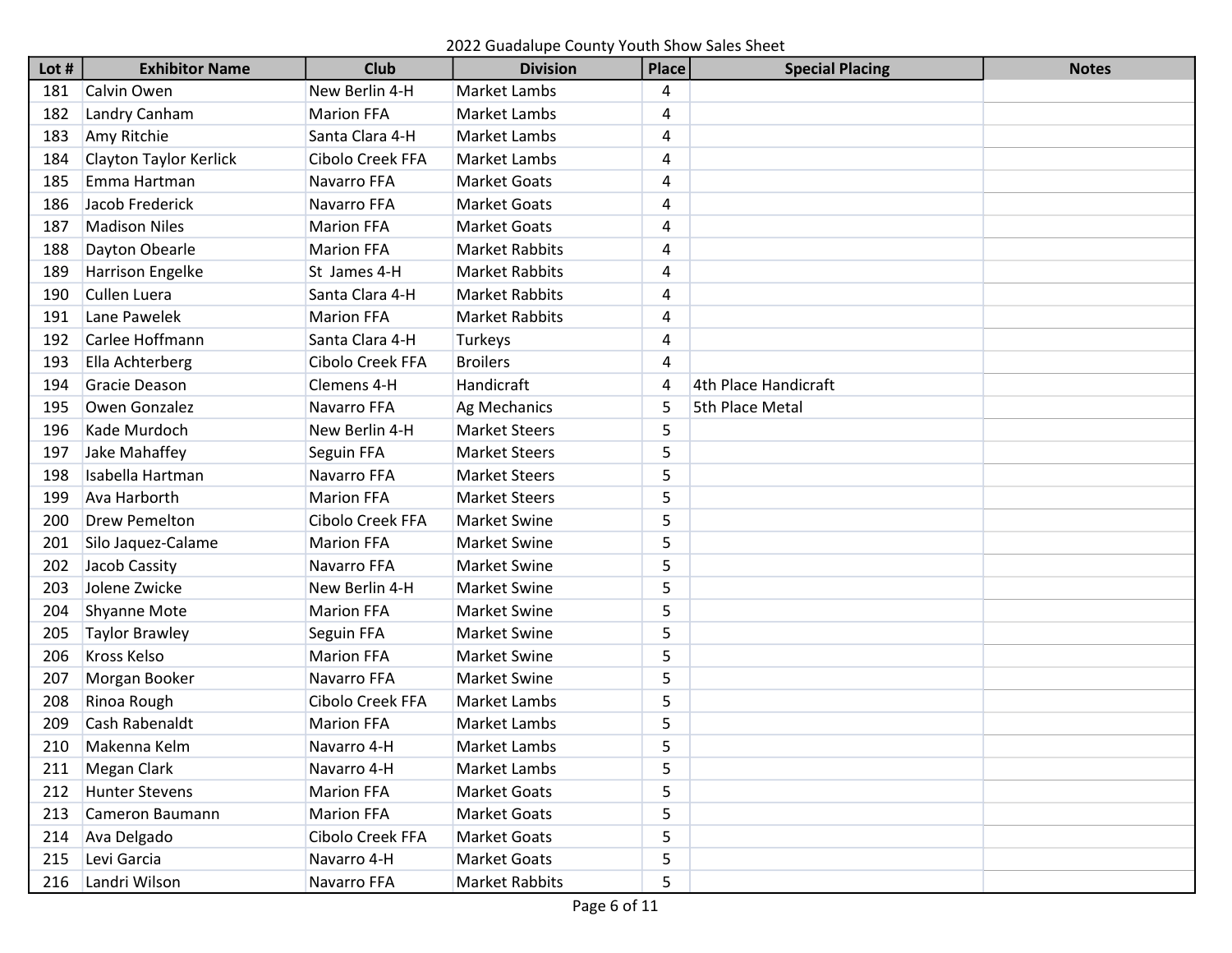2022 Guadalupe County Youth Show Sales Sheet

| Lot# | <b>Exhibitor Name</b>       | <b>Club</b>        | <b>Division</b>       | <b>Place</b>   | <b>Special Placing</b> | <b>Notes</b> |
|------|-----------------------------|--------------------|-----------------------|----------------|------------------------|--------------|
| 217  | <b>Colette Forsberg</b>     | Clemens 4-H        | <b>Market Rabbits</b> | 5              |                        |              |
| 218  | <b>Eleanor Forsberg</b>     | Clemens 4-H        | <b>Market Rabbits</b> | 5              |                        |              |
| 219  | Jaden Lunday                | Kingsbury 4H       | <b>Market Rabbits</b> | 5              |                        |              |
| 220  | Lila Gossett                | Cibolo Creek FFA   | <b>Turkeys</b>        | 5              |                        |              |
| 221  | <b>Blake Schneider</b>      | New Berlin 4-H     | <b>Broilers</b>       | 5              |                        |              |
| 222  | <b>Wade LeSage</b>          | <b>Marion FFA</b>  | Ag Mechanics          | 7              | 7th Place Metal        |              |
| 223  | <b>Brady Reasor</b>         | <b>Marion FFA</b>  | Ag Mechanics          | 8              | 8th Place Metal        |              |
| 224  | Peyton Harborth             | <b>Marion FFA</b>  | <b>Market Steers</b>  | 6              |                        |              |
| 225  | Sydnee Williams             | Seguin FFA         | <b>Market Steers</b>  | 6              |                        |              |
| 226  | <b>Breiland Dayton Dodd</b> | Cibolo Creek FFA   | <b>Market Swine</b>   | 6              |                        |              |
| 227  | Kiley Michele Leggett       | Cibolo Creek FFA   | <b>Market Swine</b>   | 6              |                        |              |
| 228  | <b>Bethany McCormick</b>    | Navarro 4-H        | Market Swine          | 6              |                        |              |
| 229  | Hayden Woerndel             | <b>Navarro FFA</b> | Market Lambs          | 6              |                        |              |
| 230  | <b>Kiloe Reinhard</b>       | New Berlin 4-H     | <b>Market Swine</b>   | 6              |                        |              |
| 231  | Cade Kurz                   | <b>Marion FFA</b>  | <b>Market Swine</b>   | 6              |                        |              |
| 232  | Luke Bell                   | Santa Clara 4-H    | <b>Market Swine</b>   | 6              |                        |              |
| 233  | <b>Kendra Ross</b>          | <b>Marion FFA</b>  | <b>Market Swine</b>   | 6              |                        |              |
| 234  | <b>Isaac Robert Medina</b>  | Cibolo Creek FFA   | Market Lambs          | 6              |                        |              |
| 235  | Emily Cunningham            | Navarro FFA        | Market Lambs          | 6              |                        |              |
| 236  | Jada Bloom                  | Navarro FFA        | Market Lambs          | 6              |                        |              |
| 237  | Jordan O'Neal               | Cibolo Creek FFA   | <b>Market Goats</b>   | 7              |                        |              |
| 238  | Apple Ibarra                | Cibolo Creek FFA   | <b>Market Goats</b>   | 6              |                        |              |
| 239  | Cadence Klaerner            | Santa Clara 4-H    | <b>Market Goats</b>   | 6              |                        |              |
| 240  | Kayle Lott                  | <b>Marion FFA</b>  | <b>Market Goats</b>   | 6              |                        |              |
| 241  | Kayla Martinez              | Clemens 4-H        | <b>Market Rabbits</b> | 6              |                        |              |
| 242  | Breelynn Fennell-Leach      | Santa Clara 4-H    | <b>Market Rabbits</b> | 6              |                        |              |
| 243  | <b>Preslee Wiggins</b>      | <b>Marion FFA</b>  | <b>Market Rabbits</b> | 6              |                        |              |
| 244  | Leighton Zwicke             | <b>Marion FFA</b>  | <b>Market Steers</b>  | 7              |                        |              |
| 245  | <b>Tanner Wray</b>          | <b>Marion FFA</b>  | Market Swine          | $\overline{7}$ |                        |              |
| 246  | Hanna Keyser                | New Berlin 4-H     | <b>Market Swine</b>   | 7              |                        |              |
| 247  | Paisley Schoenvogel         | <b>Marion FFA</b>  | Market Swine          | 7              |                        |              |
| 248  | Amanda Hoffmann             | Cibolo Creek FFA   | Market Swine          | $\overline{7}$ |                        |              |
| 249  | <b>Brylie Klufas</b>        | <b>Marion FFA</b>  | Market Swine          | $\overline{7}$ |                        |              |
| 250  | Nora Bading                 | Navarro 4-H        | Market Lambs          | $\overline{7}$ |                        |              |
| 251  | <b>Megen Elizabeth Fox</b>  | Cibolo Creek FFA   | Market Lambs          | $\overline{7}$ |                        |              |
| 252  | Kiara DuPreez               | Navarro 4-H        | Market Lambs          | $\overline{7}$ |                        |              |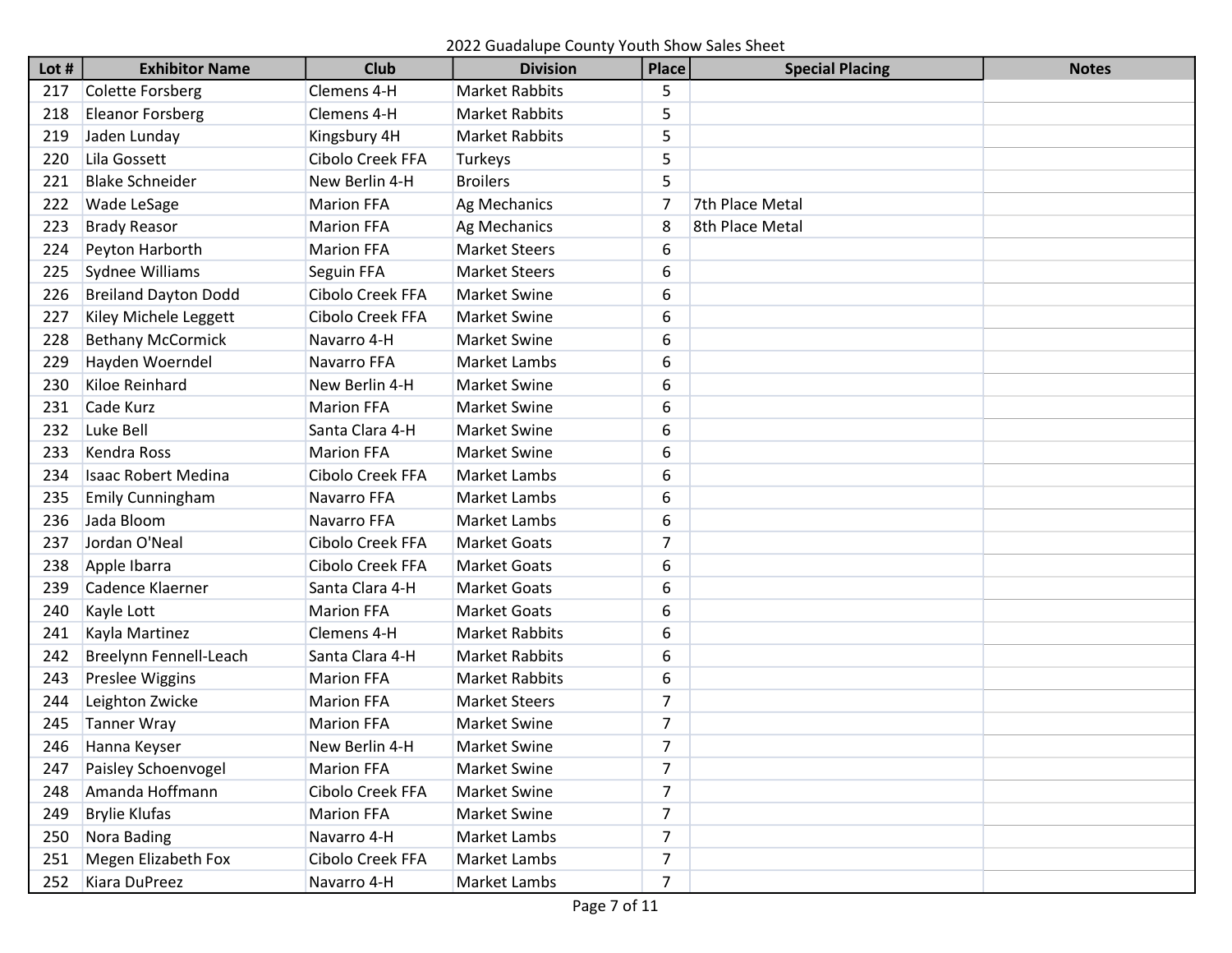2022 Guadalupe County Youth Show Sales Sheet

| Lot $#$ | <b>Exhibitor Name</b>     | <b>Club</b>       | <b>Division</b>       | <b>Place</b>   | <b>Special Placing</b> | <b>Notes</b> |
|---------|---------------------------|-------------------|-----------------------|----------------|------------------------|--------------|
| 253     | Paityn LeSage             | <b>Marion FFA</b> | Market Lambs          | 7              |                        |              |
| 254     | Konnor Streiff            | <b>Marion FFA</b> | <b>Market Goats</b>   | 7              |                        |              |
| 255     | <b>Bryden Manning</b>     | Navarro 4-H       | <b>Market Goats</b>   | $\overline{7}$ |                        |              |
| 256     | Annabelle Basha           | New Berlin 4-H    | <b>Market Goats</b>   | $\overline{7}$ |                        |              |
| 257     | <b>Holly Bishop</b>       | Navarro FFA       | <b>Market Goats</b>   | $\overline{7}$ |                        |              |
| 258     | Cash Backus               | Navarro FFA       | <b>Market Rabbits</b> | $\overline{7}$ |                        |              |
| 259     | <b>Tessa Thomas</b>       | Clemens 4-H       | <b>Market Rabbits</b> | 7              |                        |              |
| 260     | Hayden Pompa              | Cibolo Creek FFA  | <b>Market Rabbits</b> | 7              |                        |              |
| 261     | <b>Marceline Kutscher</b> | Navarro FFA       | <b>Market Rabbits</b> | $\overline{7}$ |                        |              |
| 262     | <b>Brady Buckner</b>      | New Berlin 4-H    | Turkeys               | $\overline{7}$ |                        |              |
| 263     | William O'Neill           | Navarro FFA       | <b>Market Swine</b>   | 8              |                        |              |
| 264     | Sullivan St. John         | Navarro 4-H       | <b>Market Swine</b>   | 8              |                        |              |
| 265     | <b>Harley Frost</b>       | Navarro FFA       | <b>Market Swine</b>   | 8              |                        |              |
| 266     | <b>Alexis Palos</b>       | Cibolo Creek FFA  | <b>Market Swine</b>   | 8              |                        |              |
| 267     | <b>Lucy Bading</b>        | Navarro 4-H       | <b>Market Lambs</b>   | 8              |                        |              |
| 268     | Jamie Valadez             | Cibolo Creek FFA  | <b>Market Goats</b>   | 8              |                        |              |
| 269     | Cody Conway-Lickert       | Cibolo Creek FFA  | <b>Market Goats</b>   | 8              |                        |              |
| 270     | Jake LeSage               | <b>Marion FFA</b> | <b>Market Goats</b>   | 8              |                        |              |
| 271     | Nina Guastafierro         | Santa Clara 4-H   | <b>Market Rabbits</b> | 8              |                        |              |
| 272     | Adalyn Stewart            | <b>Marion FFA</b> | <b>Market Rabbits</b> | 8              |                        |              |
| 273     | Kinsley McClendon         | <b>Marion FFA</b> | <b>Market Rabbits</b> | 8              |                        |              |
| 274     | Clara Fay Gossett         | Cibolo Creek FFA  | Turkeys               | 8              |                        |              |
| 275     | Armando Gonzalez          | <b>Marion FFA</b> | <b>Market Swine</b>   | 9              |                        |              |
| 276     | Katherynne Martinez       | Clemens 4-H       | <b>Market Rabbits</b> | 9              |                        |              |
| 277     | <b>Faith Forsberg</b>     | Clemens 4-H       | <b>Market Rabbits</b> | 9              |                        |              |
| 278     | Savannah Lampman          | Clemens 4-H       | <b>Market Rabbits</b> | 9              |                        |              |
| 279     | Cade Villarreal           | New Berlin 4-H    | <b>Market Rabbits</b> | 9              |                        |              |
| 280     | Reese Buckner             | New Berlin 4-H    | Turkeys               | 9              |                        |              |
| 281     | <b>Landon Trost</b>       | Seguin FFA        | <b>Market Rabbits</b> | 10             |                        |              |
| 282     | Averie Woodward           | Clemens 4-H       | <b>Market Rabbits</b> | 10             |                        |              |
| 283     | <b>Claire Martinez</b>    | Navarro FFA       | Turkeys               | 10             |                        |              |
| 284     | Ella (Kambrie) Scheel     | Navarro 4-H       | <b>Market Rabbits</b> | 11             |                        |              |
| 285     | Jana Elam                 | Navarro 4-H       | <b>Market Rabbits</b> | 11             |                        |              |
| 286     | Mariah Castilleja         | Kingsbury 4H      | <b>Market Rabbits</b> | 11             |                        |              |
| 287     | <b>Brooklyn Hallmark</b>  | Navarro 4-H       | <b>Market Rabbits</b> | 11             |                        |              |
| 288     | Luke Morgenroth           | Cibolo Creek FFA  | Turkeys               | 11             |                        |              |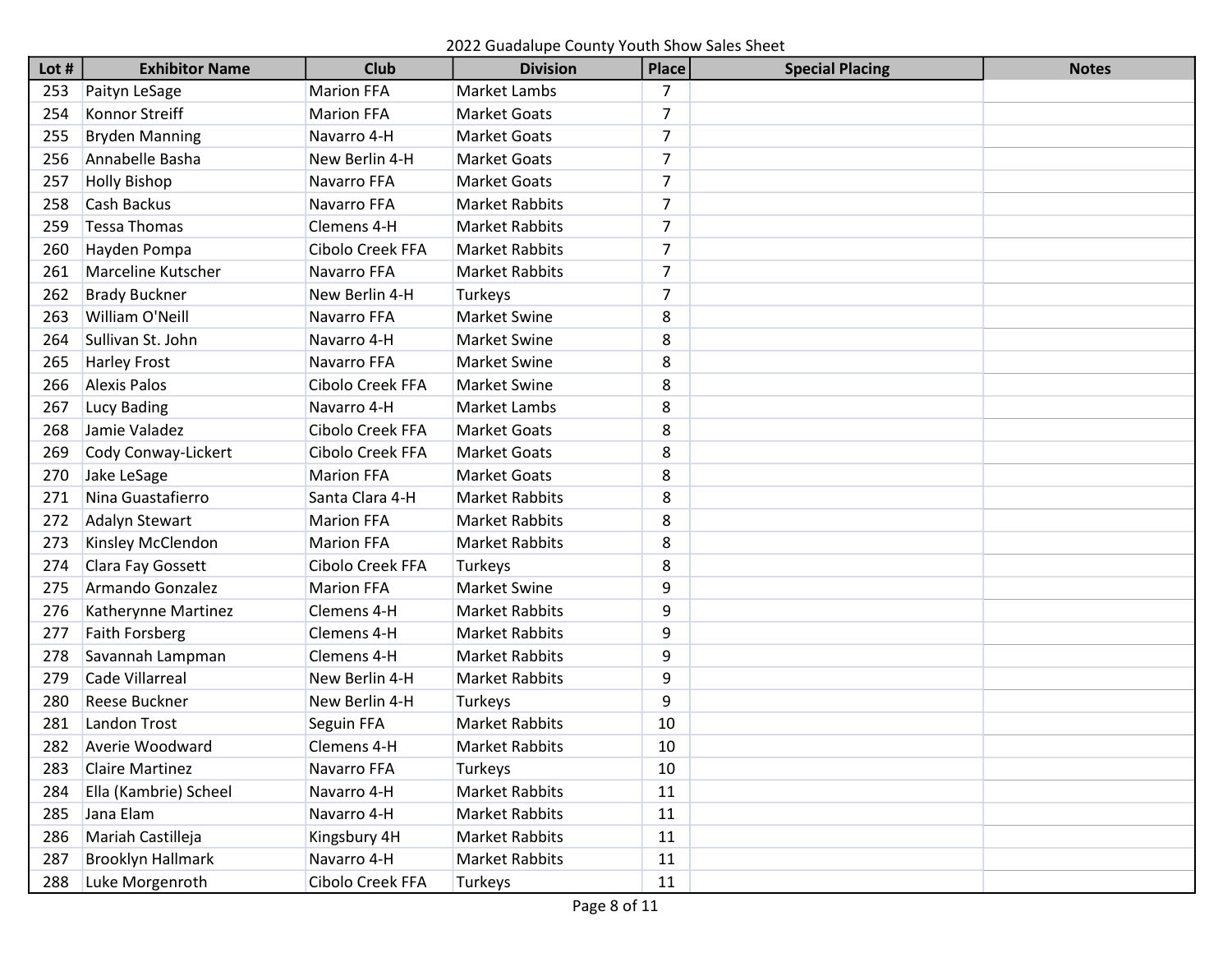| Lot # | <b>Exhibitor Name</b>    | <b>Club</b>       | <b>Division</b>       | <b>Place</b> | <b>Special Placing</b> | <b>Notes</b> |
|-------|--------------------------|-------------------|-----------------------|--------------|------------------------|--------------|
| 289   | <b>Amaris Martinez</b>   | Cibolo Creek FFA  | <b>Market Rabbits</b> | 12           |                        |              |
| 290   | <b>Grant Barbee</b>      | <b>Marion FFA</b> | <b>Market Rabbits</b> | 12           |                        |              |
| 291   | Aiden Engelhardt         | Clemens 4-H       | <b>Market Rabbits</b> | 12           |                        |              |
| 292   | Carlos Gomez             | Navarro FFA       | <b>Market Rabbits</b> | 13           |                        |              |
| 293   | Kierah McClendon         | <b>Marion FFA</b> | <b>Market Rabbits</b> | 13           |                        |              |
| 294   | Kailey Barbee            | <b>Marion FFA</b> | <b>Market Rabbits</b> | 13           |                        |              |
| 295   | Jackson Steindorf        | Clemens 4-H       | <b>Market Rabbits</b> | 13           |                        |              |
| 296   | Lorenzo Martinez         | Navarro FFA       | Turkeys               | 13           |                        |              |
| 297   | Caiden Atzger            | <b>Marion FFA</b> | <b>Market Rabbits</b> | 14           |                        |              |
| 298   | Kennedy Steindorf        | Clemens 4-H       | <b>Market Rabbits</b> | 14           |                        |              |
| 299   | Max Kunde                | <b>Marion FFA</b> | <b>Market Rabbits</b> | 14           |                        |              |
| 300   | Ella Ketron              | Marion 4h         | Turkeys               | 14           |                        |              |
| 301   | Isabella Trifilio        | Cibolo Creek FFA  | <b>Market Rabbits</b> | 15           |                        |              |
| 302   | <b>Sterling Barbee</b>   | <b>Marion FFA</b> | <b>Market Rabbits</b> | 15           |                        |              |
| 303   | Kopeland Katzer          | Navarro FFA       | <b>Market Rabbits</b> | 15           |                        |              |
| 304   | Kaylee Miller            | Navarro FFA       | Turkeys               | 15           |                        |              |
| 305   | Shelby Ackermann         | Santa Clara 4-H   | <b>Baked Goods</b>    | 1            |                        |              |
| 306   | <b>Bradlee Borchardt</b> | Navarro FFA       | <b>Market Rabbits</b> | 16           |                        |              |
| 307   | Mychaella Cooper         | Cibolo Creek FFA  | <b>Market Rabbits</b> | 16           |                        |              |
| 308   | <b>Mary Gilliam</b>      | Navarro 4-H       | <b>Market Rabbits</b> | 16           |                        |              |
| 309   | <b>Barrett Kuhlman</b>   | Santa Clara 4-H   | <b>Baked Goods</b>    | $\mathbf{1}$ |                        |              |
| 310   | <b>Trey Pylant</b>       | Navarro 4-H       | <b>Market Rabbits</b> | 17           |                        |              |
| 311   | Kinsey Deason            | Clemens 4-H       | <b>Market Rabbits</b> | 17           |                        |              |
| 312   | Nathan Jarzombeck        | Clemens 4-H       | <b>Market Rabbits</b> | 17           |                        |              |
| 313   | <b>Denise Santos</b>     | Clemens 4-H       | <b>Market Rabbits</b> | 17           |                        |              |
| 314   | Sawyer Vogel             | New Berlin 4-H    | <b>Baked Goods</b>    | $\mathbf{1}$ |                        |              |
| 315   | Mikea Nicole Morrison    | Cibolo Creek FFA  | <b>Market Rabbits</b> | 18           |                        |              |
| 316   | Chloe Atzger             | <b>Marion FFA</b> | Market Rabbits        | 18           |                        |              |
| 317   | <b>Garrett Schulze</b>   | <b>Marion FFA</b> | <b>Market Rabbits</b> | 18           |                        |              |
| 318   | Harley Thornton          | Seguin FFA        | Market Rabbits        | 18           |                        |              |
| 319   | Luke Nichols             | Clemens 4-H       | <b>Baked Goods</b>    | $\mathbf{1}$ |                        |              |
| 320   | Emma K Kraus             | Cibolo Creek FFA  | <b>Market Rabbits</b> | 19           |                        |              |
| 321   | Sam Kuempel              | St James 4-H      | Market Rabbits        | 19           |                        |              |
| 322   | <b>Litzy Cantu</b>       | Seguin FFA        | <b>Baked Goods</b>    | $\mathbf{1}$ |                        |              |
| 323   | Evan Hage                | <b>Marion FFA</b> | Market Rabbits        | 20           |                        |              |
| 324   | <b>Bailey Baker</b>      | Marion 4-H        | <b>Market Rabbits</b> | 20           |                        |              |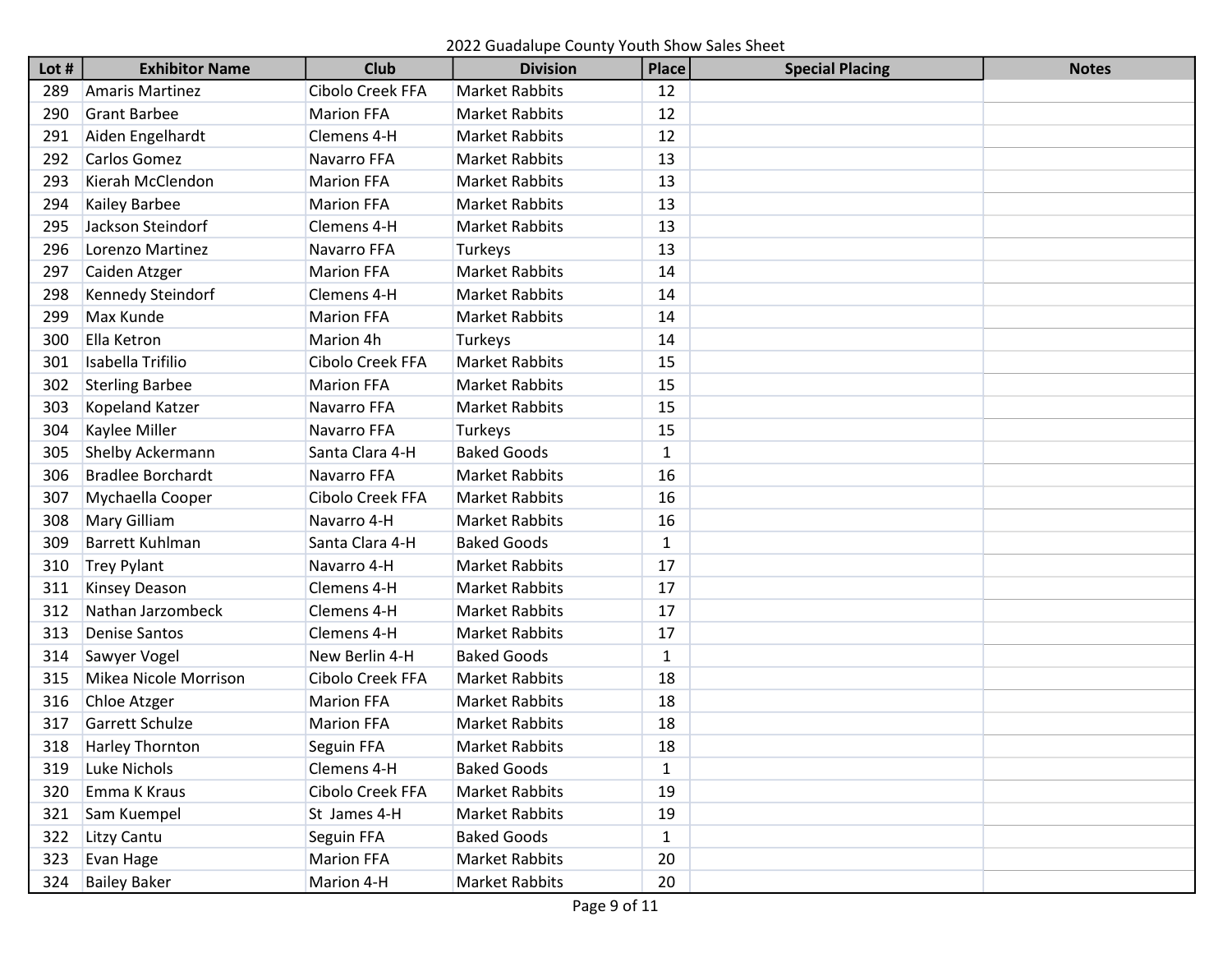2022 Guadalupe County Youth Show Sales Sheet

| Lot $#$ | <b>Exhibitor Name</b>     | <b>Club</b>            | <b>Division</b>       | <b>Place</b> | <b>Special Placing</b> | <b>Notes</b> |
|---------|---------------------------|------------------------|-----------------------|--------------|------------------------|--------------|
| 325     | <b>Ashley Parson</b>      | Seguin FFA             | <b>Market Rabbits</b> | 20           |                        |              |
| 326     | Caden Bloom               | Navarro FFA            | <b>Baked Goods</b>    | 1            |                        |              |
| 327     | Jasmine Smith             | Cibolo Creek FFA       | <b>Market Rabbits</b> | 21           |                        |              |
| 328     | Luke Benjamin Bimslager   | Cibolo Creek FFA       | <b>Market Rabbits</b> | 21           |                        |              |
| 329     | Parker Gorman             | Clemens 4-H            | <b>Market Rabbits</b> | 21           |                        |              |
| 330     | Luke Anderson             | McQueeney 4-H          | <b>Baked Goods</b>    | $\mathbf{1}$ |                        |              |
| 331     | Jackson Elley             | Navarro FFA            | <b>Market Rabbits</b> | 22           |                        |              |
| 332     | <b>McKenzie Silvers</b>   | New Berlin 4-H         | <b>Market Rabbits</b> | 22           |                        |              |
| 333     | <b>Emily Binder</b>       | Cibolo Creek FFA       | <b>Market Rabbits</b> | 22           |                        |              |
| 334     | <b>Carter Monkerud</b>    | Navarro 4-H            | <b>Baked Goods</b>    | 1            |                        |              |
| 335     | Cammi Bertling            | Kingsbury 4H           | <b>Market Rabbits</b> | 23           |                        |              |
| 336     | <b>Madison Gilliam</b>    | Navarro 4-H            | <b>Market Rabbits</b> | 23           |                        |              |
| 337     | <b>Huck Schoenvogel</b>   | <b>Marion FFA</b>      | <b>Baked Goods</b>    | $\mathbf{1}$ |                        |              |
| 338     | Laylin Sturm              | Navarro FFA            | <b>Market Rabbits</b> | 24           |                        |              |
| 339     | Luvvit Peck               | New Berlin 4-H         | <b>Market Rabbits</b> | 24           |                        |              |
| 340     | Joseph Trapp              | Navarro 4-H            | <b>Baked Goods</b>    | 1            |                        |              |
| 341     | Abby Pylant               | Navarro 4-H            | <b>Market Rabbits</b> | 25           |                        |              |
| 342     | Mckenna Jaquez-Calame     | <b>Marion FFA</b>      | <b>Market Rabbits</b> | 25           |                        |              |
| 343     | Mia Howe                  | Cibolo Creek FFA       | <b>Market Rabbits</b> | 25           |                        |              |
| 344     | Clara Monkerud            | Navarro FFA            | <b>Baked Goods</b>    | $\mathbf{1}$ |                        |              |
| 345     | <b>Kyle Silvers</b>       | <b>Marion FFA</b>      | <b>Market Rabbits</b> | 26           |                        |              |
| 346     | Julian Saldivar           | <b>Marion FFA</b>      | <b>Market Rabbits</b> | 26           |                        |              |
| 347     | Linlee Sturm              | Navarro FFA            | <b>Market Rabbits</b> | 26           |                        |              |
| 348     | <b>Christian Bertling</b> | Kingsbury 4H           | <b>Market Rabbits</b> | 26           |                        |              |
| 349     | <b>Hailee Munk</b>        | Navarro FFA            | <b>Baked Goods</b>    | $\mathbf{1}$ |                        |              |
| 350     | Cooper Benavides          | <b>Marion FFA</b>      | <b>Market Rabbits</b> | 27           |                        |              |
| 351     | Shaylin Franklin          | Seguin FFA             | <b>Baked Goods</b>    | 1            |                        |              |
| 352     | Mason Engelhardt          | Clemens 4-H            | <b>Market Rabbits</b> | 28           |                        |              |
| 353     | <b>Maximus Kutscher</b>   | Navarro FFA            | <b>Market Rabbits</b> | 28           |                        |              |
| 354     | Will Kuempel              | St James 4-H           | <b>Market Rabbits</b> | 28           |                        |              |
| 355     | Jude Herrell              | McQueeney 4-H          | <b>Baked Goods</b>    | $\mathbf 1$  |                        |              |
| 356     | Landon Bertling           | Kingsbury 4H           | <b>Market Rabbits</b> | 29           |                        |              |
| 357     | <b>Delaney Hage</b>       | Marion FFA             | <b>Market Rabbits</b> | 29           |                        |              |
| 358     | <b>Montgomery Blevins</b> | <b>Shooting Sports</b> | <b>Baked Goods</b>    | $\mathbf{1}$ |                        |              |
| 359     | Mattison R. Mays          | Cibolo Creek FFA       | <b>Market Rabbits</b> | 30           |                        |              |
| 360     | Jaxon Garner              | <b>Marion FFA</b>      | Market Rabbits        | 30           |                        |              |